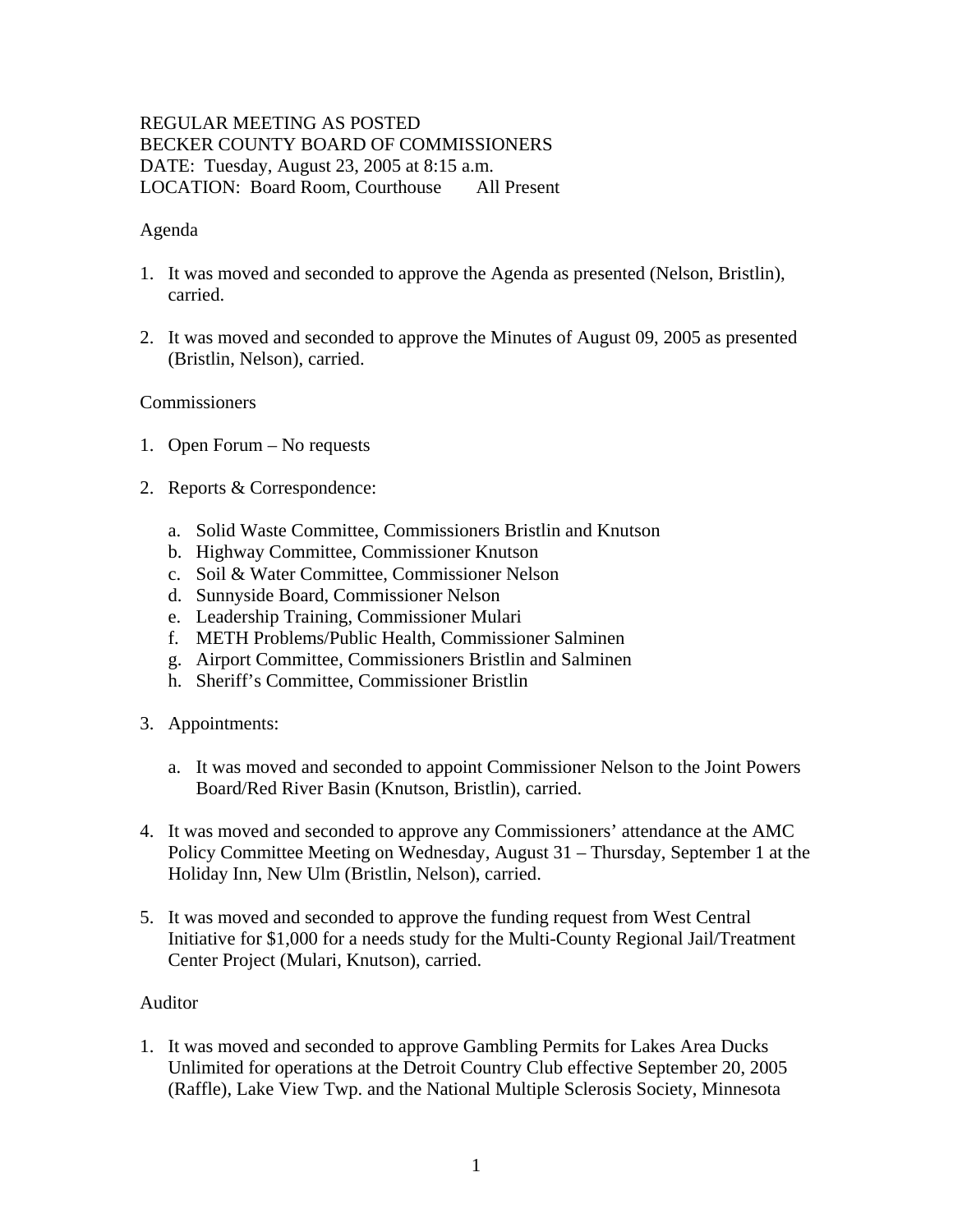Chapter, for operations at the Corner Cantina effective January 1, 2006 through December 31, 2007, Lake View Twp. (Nelson, Bristlin), carried.

### Finance

- 1. It was moved and seconded to approve the claims with corrections on coding (Nelson, Bristlin), carried.
- 2. It was moved and seconded to approve the request from IT to fill the temporary full/time position filled by Rachel Lipka for three months until November 30, 2005 at the rate of \$12 per hour (Mulari, Bristlin), carried.
- 3. Sheriff's Department:
	- 1) It was moved and seconded to accept the ATV Grant for State Fiscal Years 2006 & 2007 in the amount of \$9,066 (Bristlin, Mulari), carried.
	- 2) It was moved and seconded to approve the Communication Remodel Change Order in the amount of \$1,627.35 to address city building code requirements (Bristlin, Mulari), carried.
	- 3) It was moved and seconded to approve the 911 Support & Maintenance Agreement and to contract for September 1, 2005 through August 31, 2006 for the amount of \$1,870 (Knutson, Mulari), carried.

#### **Sheriff**

Tim Gordon, County Sheriff, gave an update on the Soo Pass Festivals held in 2005.

#### Assessor

1. It was moved and seconded to approve the following Abatements (Bristlin, Mulari), carried.

| Parcel No.   | <b>Tax District</b> | Amount                       | Reason                 |
|--------------|---------------------|------------------------------|------------------------|
| M08.8674.000 | Detroit             | $\frac{\text{S}}{\text{20}}$ | Correction             |
| M28.8086.000 | <b>Shell Lake</b>   | 130                          | <b>Current License</b> |
| M28.8098.000 | <b>Shell Lake</b>   | 174                          | <b>Current License</b> |
| M49.0189.000 | Detroit Lakes       | 1,030                        | Correction             |

#### NRM

1. It was moved and seconded to pass Resolution No. 08-05-2B, Classification of Certain Tax-Forfeited Lands in accordance with MN Stat. 282.01, Subd, 1 that requires the County Board of Commissioners to classify all tax-forfeited lands as either Conservation or Non-Conservation (Bristlin, Knutson), carried.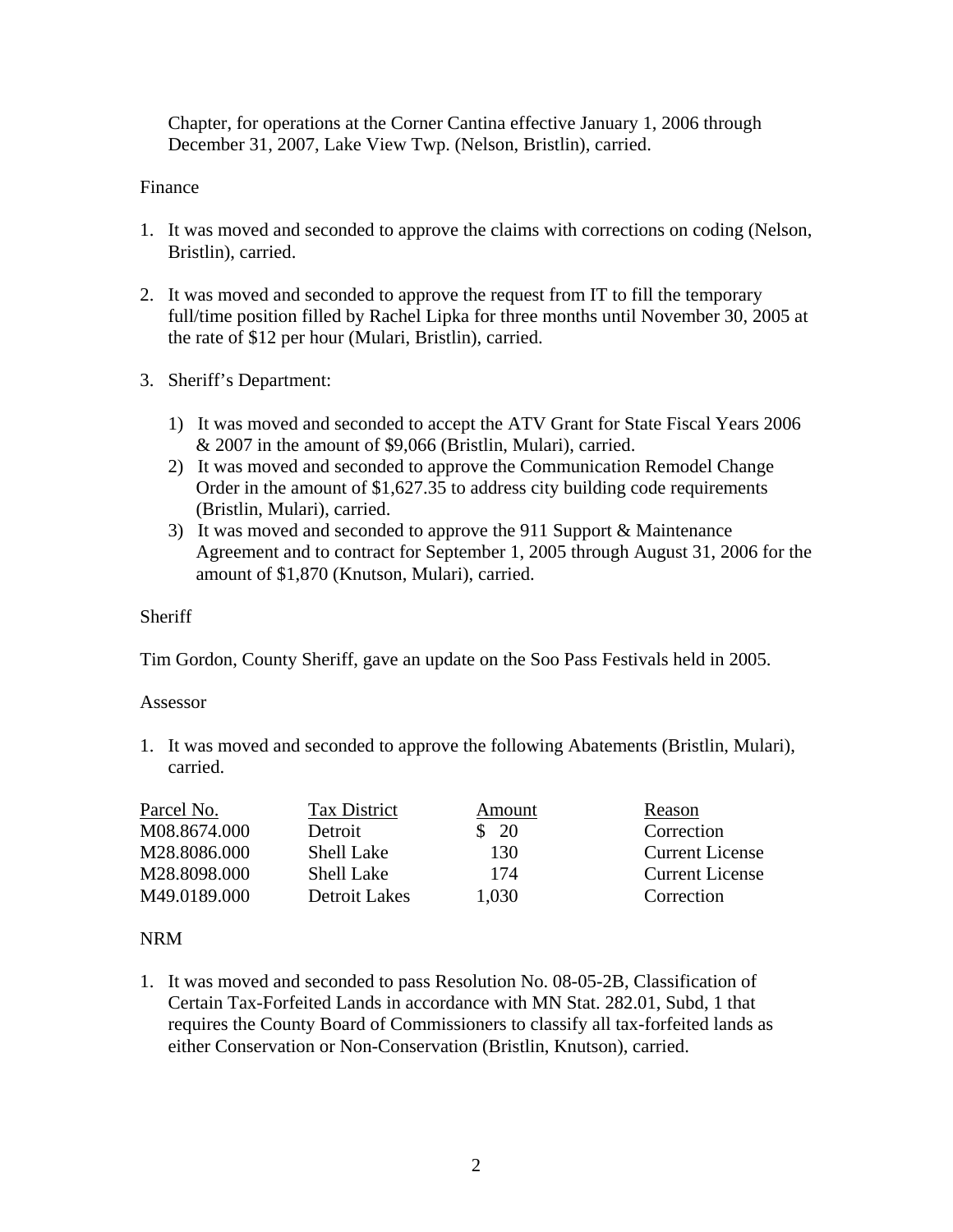- 2. It was moved and seconded to pass Resolution No. 08-05-2C, stating that Becker County is willing to operate, maintain, and safeguard the Pine Grove Rest Area on Trunk Highway 34 for the purpose of providing a wayside rest for motorists and recreational trail users (Knutson, Bristlin), carried.
- 3. It was moved and seconded to approve the purchase of an ATV up to the amount of \$6,000, pending the NRM Committees review and approval (Bristlin, Knutson), carried.
- 4. It was moved and seconded to approve the purchase of two tracks from MTM Snow of Montreal, Canada in the amount of \$11,700, plus \$525 for shipping (Mulari, Knutson), carried.

#### Human Services

- 1. It was moved and seconded to approve the Agenda as amended (Nelson, Mulari), carried.
- 2. It was moved and seconded to approve the following Purchase of Service Contracts (Mulari, Bristlin), carried.

Divine House – Home and Community Based Services for the Developmentally Disabled. Caring Hands Home Care, Inc. – In-home nursing and related services Hecla, Inc. – Adult Foster Care St. Joseph's Area Health Services – In-home nursing and related services White Earth Home Care Agency – Home care and case management services Nutrition Services – Home Delivered Meals Golden Manor Corporation – Assisted Living Hannah Rue – CADI Specialists Services Lifeline Systems, Inc. – Lifeline Personal Emergency System Minnesota Home Care – In-home nursing and related services North Star Nursing – In-home nursing and related services New Dimensions – In-home nursing and related services Neighbor to Neighbor – Chore, Companion and Respite Services Family Group Decision Making Contract – Facilitation with families with children in placement.

- 3. It was moved and seconded to accept the Public Assistance Applications (Knutson, Mulari), carried.
- 4. It was moved and seconded to approve the Human Services Claims (Bristlin, Knutson), carried.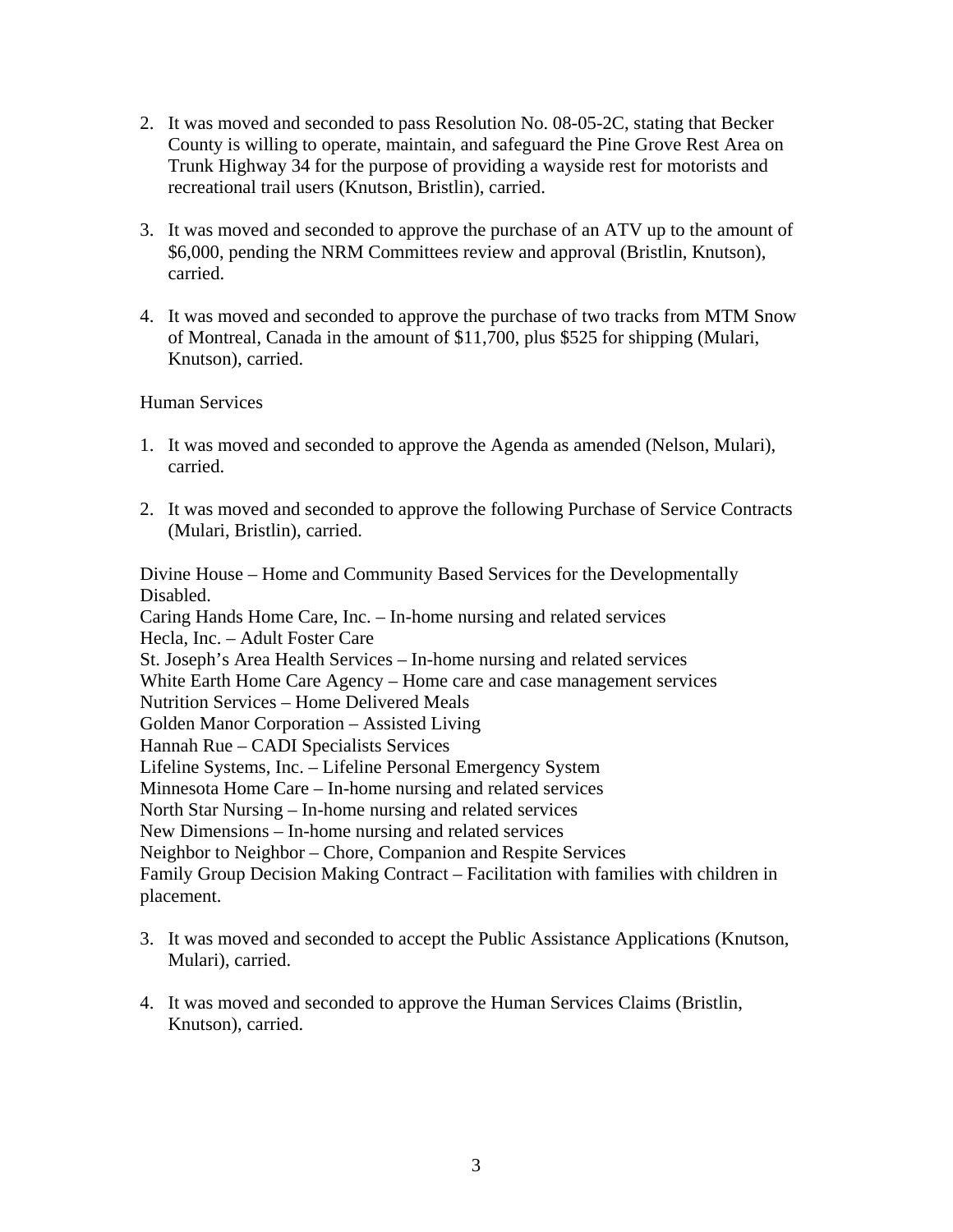## Community Health

- 4. It was moved and seconded to approve the Child and Teen Checkup Application to continue this program for 2006 (Mulari, Knutson), carried.
- 5. It was moved and seconded to approve the Community Health Claims (Bristlin, Mulari), carried.
- 6. It was moved and seconded to pass Resolution No. 08-5-2E, to hire a permanent fulltime Public Health Nurse (PHN/RN) due to a recent vacancy from the Merit System Pool List (Mulari, Bristlin), carried.

Transit

- 7. It was moved and seconded to approve the Transit Claims (Mulari, Knutson), carried.
- 8. It was moved and seconded to pass Resolution No. 08-05-2F, to fill a permanent parttime Transit Bus Driver due to a recent vacancy from the most recent applicant list or if needed advertise for the position (Knutson, Nelson), carried.

Closed Session - It was moved and seconded to close the session to discuss Arbitration – Grievance/Human Services Collective Bargaining Unit (Bristlin, Mulari), carried.

Open Session - It was moved and seconded to open the session (Mulari, Knutson), carried.

It was moved and seconded to approve to move ahead with the Arbitration – Grievance/Human Services Collective Bargaining Unit (Mulari, Knutson), carried.

Planning & Zoning

- 1. It was moved and seconded to approve the Agenda as presented (Mulari, Knutson), carried.
- 2. Becker County Planning Commission (PC) Meeting of August 16, 2005:
- 1) FIRST ORDER OF BUSINESS: Pat Sweeney, Detroit Twp. It was moved and seconded to concur with the PC findings and recommendations to approve a request for a subdivision of 6-lots named Sweeney's Corner and change of zone from Agricultural to Residential based on the fact that it is compatible with the neighborhood and complies with the Zoning and Subdivision Ordinance (Bristlin, Nelson), carried.
- 2) SECOND ORDER OF BUSINESS: Bruce Qvammen. Height of Land Twp. It was moved and seconded to concur with the PC findings and recommendations to approve a request for a Conditional Use Permit for a multi-unit residential development of 12-